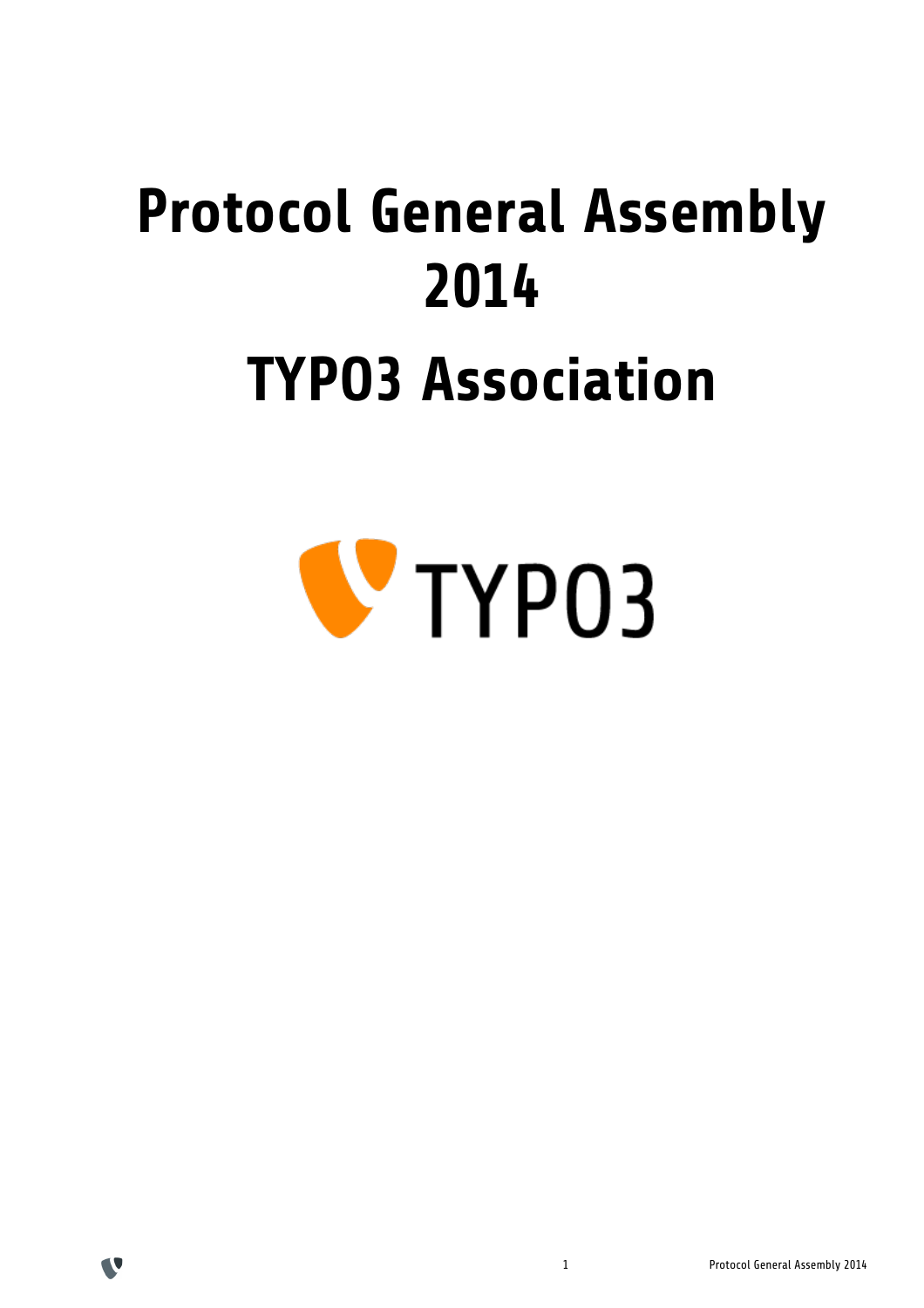# **Table of contents**

V

| 9Determination of admission fees and annual dues for all types of members7                     |  |
|------------------------------------------------------------------------------------------------|--|
|                                                                                                |  |
|                                                                                                |  |
|                                                                                                |  |
|                                                                                                |  |
|                                                                                                |  |
|                                                                                                |  |
|                                                                                                |  |
|                                                                                                |  |
|                                                                                                |  |
|                                                                                                |  |
| 14Complaints about administrative bodies, decisions on dismissing members of the board, or any |  |
|                                                                                                |  |
|                                                                                                |  |
|                                                                                                |  |
|                                                                                                |  |

 $\overline{2}$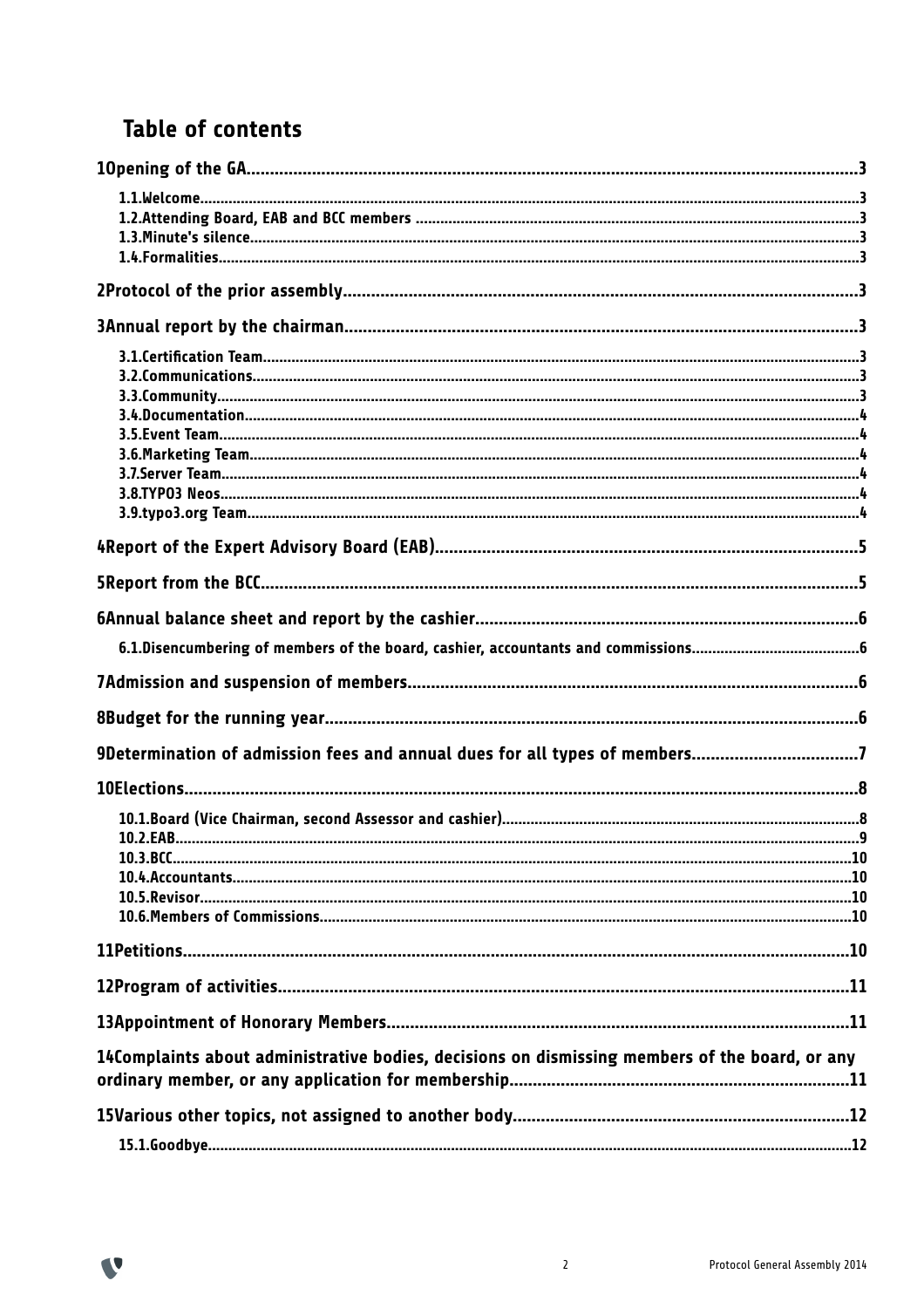# **1 Opening of the GA**

#### **1.1. Welcome**

Alain Veuve, the cashier of the TYPO3 Association, welcomes the attendees as representative for our ill chairman at the General Assembly 2014 in Frankfurt, Germany. The assembly started at 13:00.

#### **1.2. Attending Board, EAB and BCC members**

All members of the Board, EAB and BCC are present, except Jonas Felix and Roberto Torresani.

#### **1.3. Minute's silence**

Andreas Otto part of the TYPO3 Community and member of the BCC suddenly passed away. The General Assembly took a minute's silence for Andreas.

#### **1.4. Formalities**

- 1. Election of the person in charge for counting the votes: Volker Graubaum. The vote was unanimous.
- 2. The presented agenda has been approved.
- 3. The invitation for the GA has been sent in time to the members and all formalities have been followed.

## **2 Protocol of the prior assembly**

The protocol of 2013 was approved in unison.

## **3 Annual report by the chairman**

In representation of our chairman Søren Schaffstein pointed out the activities of the TYPO3 Association

#### **3.1. Certification Team**

Responsible: Dominic Brander

- The team started to move certification.typo3.org to the official typo3.org website for new design, all in one place and better visibility. This process is not finished yet.
- Also questions were collected for developers in summer/autumn 2013, the developer certification itself will not be available before 2014.
- The team worked on marketing and visibility of the certification in general.

#### **3.2. Communications**

Responsible: Søren Schaffstein

- The Team started successfully working with a professional PR agency (Fink & Fuchs) and released several press releases.
- Several personal interviews with journalist and TYPO3 experts were leading to articles..
- A clipping service was established to track media coverage of our activities.
- A concept was created and applied for an international PR budget in 2014

#### **3.3. Community**

Responsible: Ben van 't Ende

- TYPO3 Neos Release
- TYPO3 CMS 6.1 Release
- Several code sprints
- Inspiring Flow conference

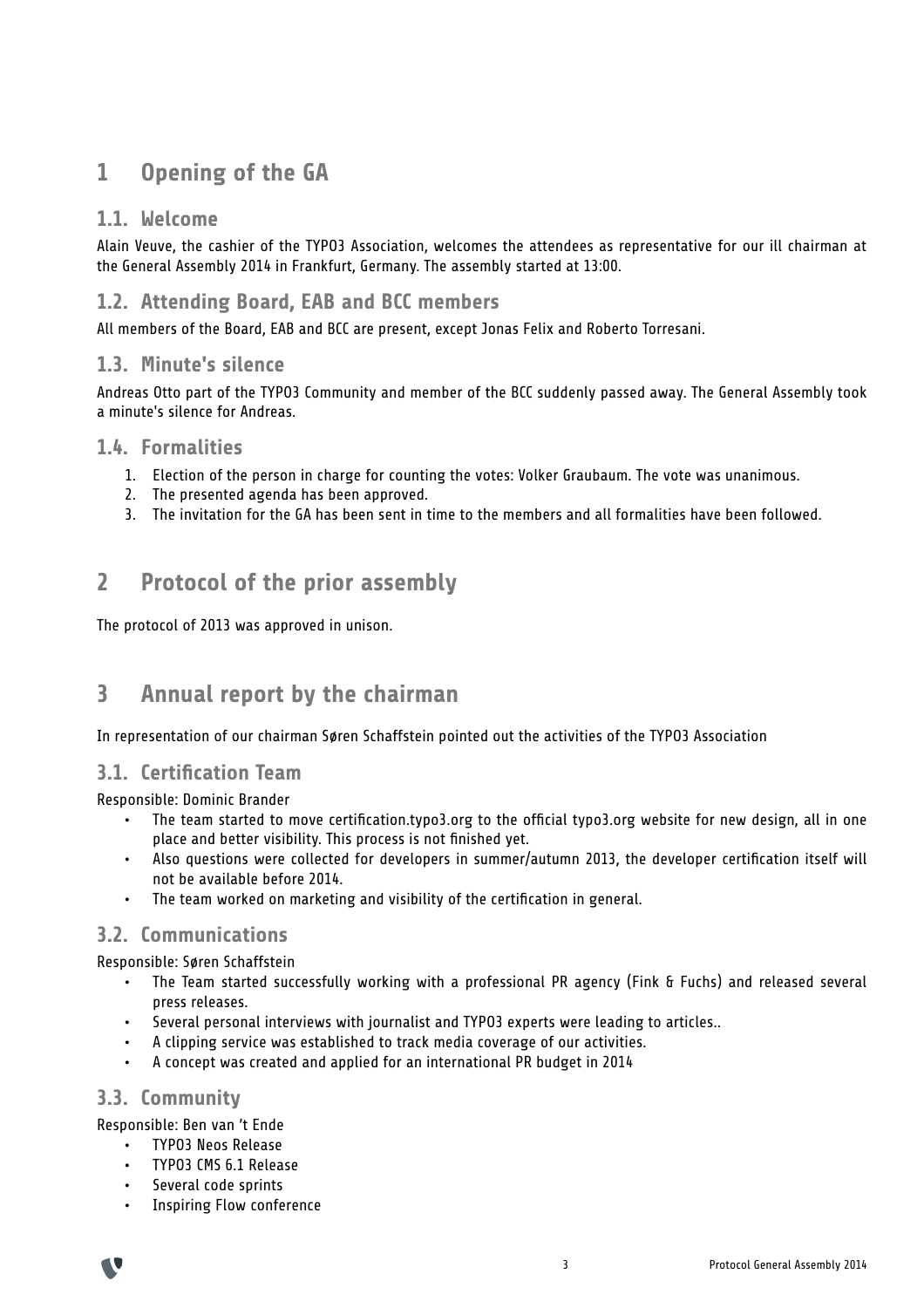- Five student projects in Google Summer of Code North American TYPO3 conference
- T3UNI (Annecy, France)
- Several TYPO3camps

#### **3.4. Documentation**

Responsible: Francois Suter

- Multiple versions of documentation on docs.typo3.org
- Workshops at T3DD13
- Regular updates of wiki.typo3.org
- Convergence of all documentation (TYPO3CMS, TYPO3 Flow and TYPO3 Neos) on docs.typo3.org
- Improvements to docs.typo3.org: management of versions and languages for manuals, rendering as PDF
- Update of documentation for TYP03 CMS 6.1
- New Documentation module for TYPO3 CMS 6.2

#### **3.5. Event Team**

Responsible: Volker Graubaum

- TYPO3 Conference T3CON13 in Stuttgart
- Team intensified contact to Press and Marketing Team
- TYPO3 Developer Days T3DD13 in Hamburg

#### **3.6. Marketing Team**

Responsible: Kian Gould / Alain Veuve

- Team was restructured
- Several Real Life Meetings
- Marketing Team Code Sprint
- Marketing for certification

#### **3.7. Server Team**

Responsible: Michael Stucki

- Kept the TYPO3 infrastructure in good state
- Helped users to recover their typo3.org logins
- Code sprint
- The team is meeting every two weeks and publishes their meeting notes on the Forge project page: http://forge.typo3.org/projects/team-server-public/wiki/Meeting\_Protocols

#### **3.8. TYPO3 Neos**

Responsible: Karsten Dambekalns

- 6 code sprints in Lübeck, Kiel, Hamburg, Karlsruhe & Frankfurt
- Grew the team to more than 15 members from 6 countries (Denmark, Germany, USA, Netherlands, Sweden, Switzerland)
- "Made waves" in the CMS community with Rasmus' UX initiative
- Released TYPO3 Flow 2.0 (http://typo3.org/news/article/typo3-flow-20-final-released/)
- Released TYPO3 Neos 1.0
- Had 22 release parties in 12 countries (http://wiki.typo3.org/Release\_Party/Neos\_1.0)

#### **3.9. typo3.org Team**

Responsible: Joern Bock

- Code sprint in March
- Solr integration for the case studies listing
- Worked on a concept for the new content structure
- Hosted a server team hackathon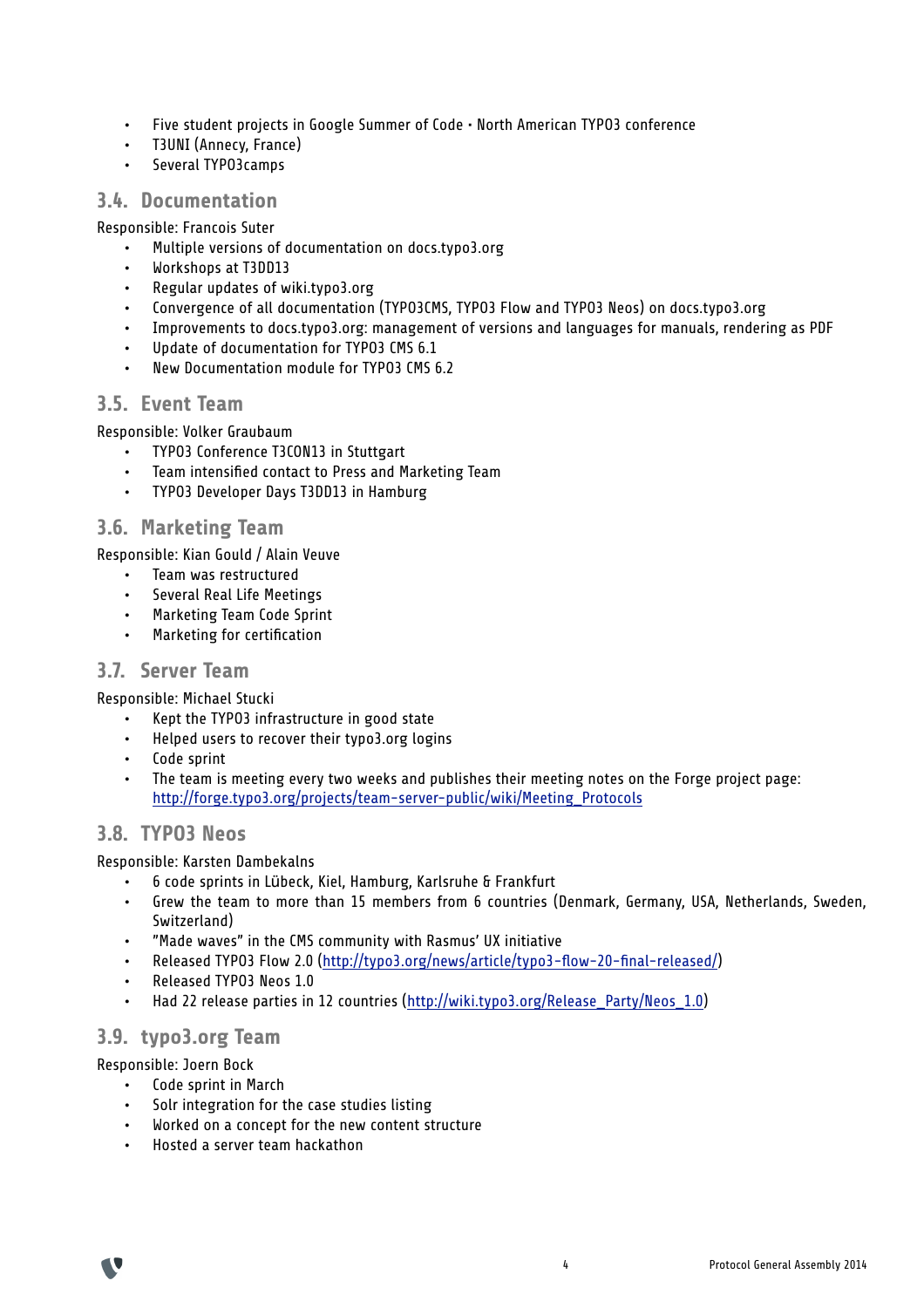# **4 Report of the Expert Advisory Board (EAB)**

Olivier Dobberkau presented the report of the EAB. In 2014 the EAB held four CEBAB Meetings (combined Board and Expert Advisory Board Meetings) and Bi-weekly Google Hangouts.

One of the main tasks of the EAB is still the budget process, which run much smoother in 2nd year.

At the T3CON the EAB presented their work in Stuttgart. One highlight of 2013 was a strategic workshop with Simon Phipps, which kickstarted a lot ideas to improve the TYPO3 Association. One of them was the initiation of the position of an executive secretary for the TYPO3 Association. The executive secretary will take over operational work of the Board and EAB and will take care of business processes in the TYPO3 Association.

The EAB took part at different T3A Events (like Devdays, camps, T3EE in Cluj / Romania and other international events), at the Marketing Sprint and visited the contributors meeting Nürnberg.

The EAB supported the UX project for Neos, to create and promote the new UX for the Neos Launch.

## **5 Report from the BCC**

Report from the BCC for the general assembly of the TYPO3 Association regarding the bookkeeping 2013. The BCC has reviewed the bookkeeping of 2013 on an accounting basis for each month. Basis for this were accounting balance sheets for each account and the full access to the digital archive of all invoices. Ambiguous bookings and namings were clarified by the assistant of the cashier.

The communication with the TYPO3 Board is on a stable workflow. The communication from the TYPO3 EAB to the BCC has to be improved during 2014, especially in giving details to the accounts, the granted budgets and the shift in budgets.

The final bookkeeping is in good order, all problems which were found during the reviews have been solved by the TYPO3 Association.

During the review we have identified some issues:

- Open Invoices: In June 2013 more than 236.000,-- Euro were open and not paid to the association. It has been reduced to 170.000,-- Euro on 14.01.2014 which is 25.000 Euro more than 01.01.2013. Since October 2013 the Board has already taken action to reduce the amount of open invoices. The process of reviewing the open invoices and sending out reminders still has to be improved. The members of the BCC have issued an application to this GA for an improvement of this process. The BCC wants to emphasis that this issue cannot be solved by a system alone, each system must be controlled and reviewed by a person.
- Almost all accounts have not used the granted budget (more than 40% where not used, this is almost 200.000 Euro!). Since almost none of the applications for 2013 have been granted the full amount (and some applications have been rejected due to budget constraints), it is sad to see at the end of the year, that some projects could have been funded in the total amount. By not using the granted amount completely, each project is making the financial planning for the association difficult and this does impact others' projects.
- The income from certifications was far less than expected, since the amount of certifications has dropped dramatically. A major reason could be, that the certification has not been updated for TYPO3 version 6.x, which makes re-certification after 3 years unattractive. The certification team is aware of this issue and is working with the marketing team and the board to increase the certifications in the next years.
- The revenue from the T3CON was far less than expected, since the concept of the T3CON and other events has changed. The Revenue is still more than 100.000,-- Euro (Bookkeeping 29.01.2014)
- The Member statistics on the website and the booked income for the members differ by almost 30%. The BCC suggest to clean up the different data pools and to work on a workflow to have booth systems in sync.

We are very saddened, that BCC member Andreas Otto has passed away unexpectedly during 2013. His thoughts and help were very welcome to us. We will all miss him.

The BCC welcomes Marco Klawonn as new member. In 2014 the BCC will keep on providing a monthly overview of the budgets for the EAB and will work with the TYPO3 Board and assistant of the cashier for further improvements of the processes.

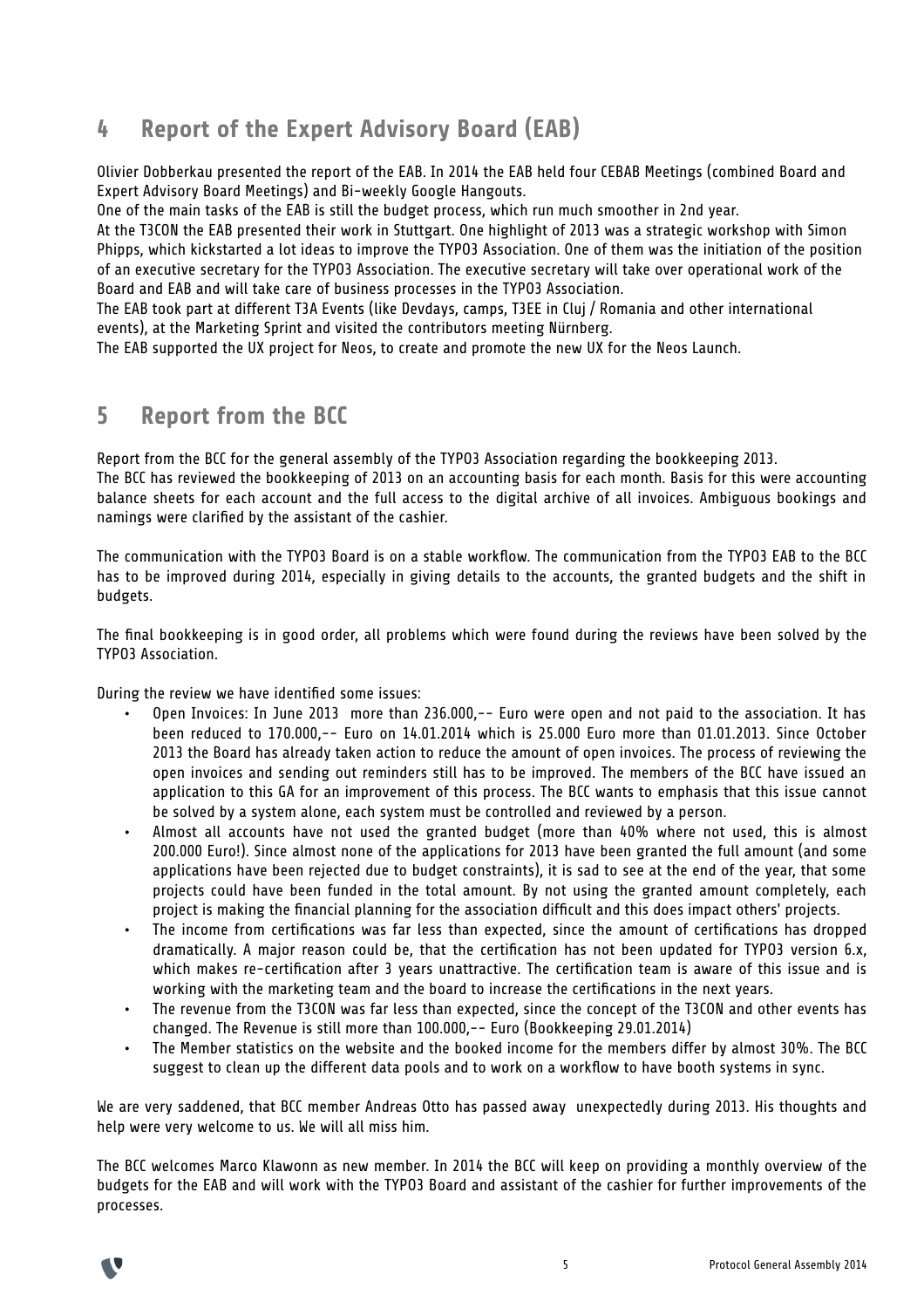## **6 Annual balance sheet and report by the cashier**

Alain Veuve went through the annual report and balance sheet and explained the numbers. You can download the report from the GA 2013 page.

Good news: For our earnings, we do not have to pay any tax, because in Swiss we do not have to pay taxes for membership fees. The revenues rises from 426.728 € in 2012 to 471.935 € in 2013. The net earnings rises from 34.875 € to 132.396 € because also the expenses have been cut. For 2014 a new mechanism is planned, to avoid not fully used budgets.

He mentioned that all the numbers are in Euro. Further he reported that Christof Baettig from BDO, representing the revising company, recommended the approval of the financial statements to the board.

Alain Veuve reported that the balance sheet has been approved by the Board.

The financial report for 2013 has been approved by the members, in unison.

#### **6.1. Disencumbering of members of the board, cashier, accountants and commissions**

The members of the board were disencumbered unisonous by the members. The cashier was disencumbered unisonous by the members. The accountant was disencumbered by the members unisonous. The commissions are disencumbered by the members unisonous.

## **7 Admission and suspension of members**

Alain Veuve stated that there have been several admissions and suspension of members (because of not paying bills) Details are available upon request.

## **8 Budget for the running year**

Peter Pröll presented the budget for 2014.

Remarkable Changes of the Budgets are:

- **Administration** 
	- New: Executive Secretary a new position within the TYPO3 Association to improve Board and EAB work and improve all business processes.
	- New: Evaluation of new membership system. Our current membership system and shop system are not offering the quality which is needed. Therefore we are switching to new systems.
	- New: Specification budget handling application. The budget process should get more automated and transparent, therefore a solution is evaluated.
	- New: TYPO3 Association strategy. The Association wants to define their operational goals for the next years.
	- New: Maintenance TYPO3.org: The maintenance for typo3.org is getting an own budget.
- **Events** 
	- New: Event Manager. She or he will take care of the official events of the TYPO3 Association and will be responsible for sponsoring. So the costs will be mainly covered with sponsoring money.
	- New: TYPO3 Event Risk Budget. This is a virtual budget, to cover financial risks for any kind of events in the TYPO3 universe (f.e. T3BOARD or TYPO3 Camps)
	- Past: T3BOARD & TYPO3 Camps: As we have now an Event Risk Budget, we do not need separate budgets anymore.
- Development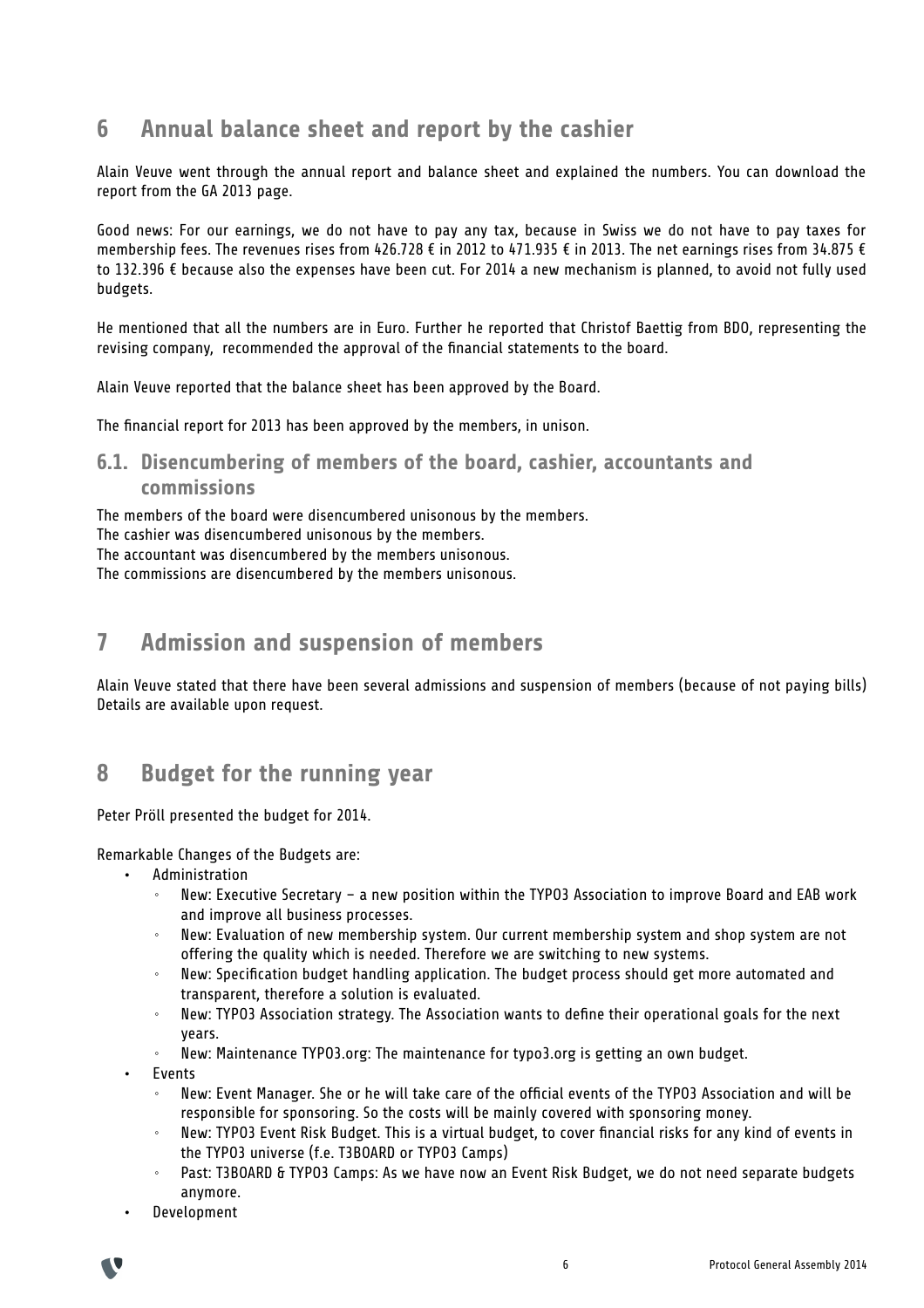- New: PHP Unit Extension. The development of the extension will be supported.
- Streamlined: TYPO3 Neos/Flow. The budget is continued to support the further development.
- #Marketing & Communication
	- Extended: Communication Budget.
	- New: Planet TYPO3. A platform to combine different news channels to a single view.
	- New: TYPO3 Award. This price will be awarded at the TYPO3 Conference in Berlin.
	- New: Maintenance typo3.org. A budget for the maintenance of typo3.org
	- New: TYPO3 Outreach

The sum of all budget applications was 828.650 €. The Board decided to spend 612.220 € as complete budget for 2014.

The main expenses are:

- Events: 36.640 € Income
- Development: 352.870 € Spendings
- Administrational: 219.110 € Spendings
- Marketing & Communication: 76.880 € Spendings

#### The final budget can be found here:

http://association.typo3.org/fileadmin/documents/financial\_statements/2013\_Revisionsbericht\_EN\_komplett.pdf

Questions regarding the budget were discussed.

## **9 Determination of admission fees and annual dues for all types of members**

No changes. Has been approved by the attending members with one abstention from voting.

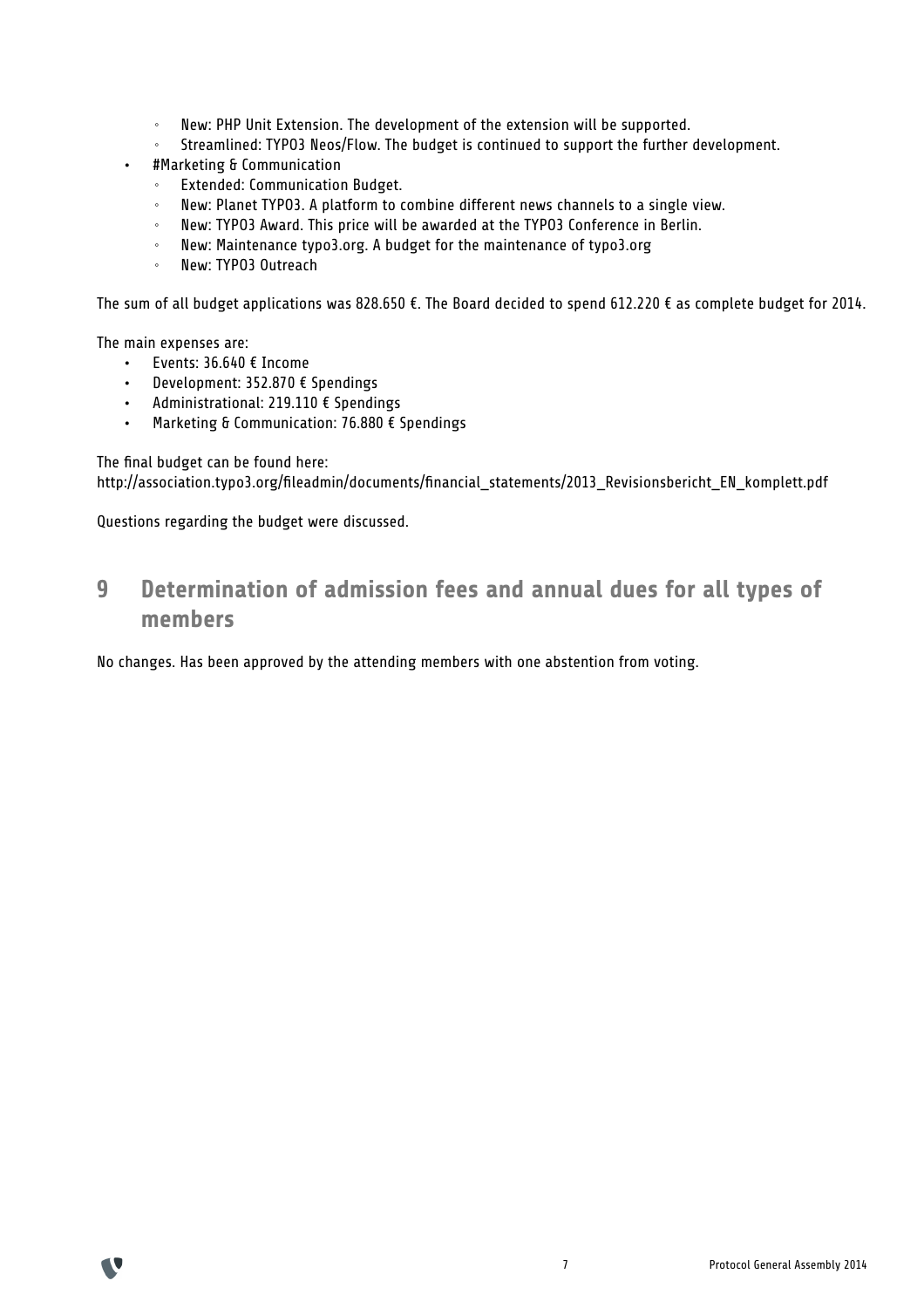## **10 Elections**

#### **10.1.Board (Vice Chairman, second Assessor and cashier)**

The Board is elected by the EAB. The EAB has 6 votes in addition.

The following positions on the board have been elected for a 2-year period:

President: Olivier Dobberkau– 6 votes

Secretary: Stefan Busemann – 6 votes

First Assessor: Danijela Grgic – 6 votes

Olivier Dobberkau is the new president of the TYPO3 Association. Olivier accepted his election.

Stefan Busemann is re-elected as Secretary and accepted his election.

Danijela Grgic is elected as First Assessor and accepted her election.

Olivier Dobberkau thanked Jürgen Egeling, Eike Diestelkamp and Søren Schaffstein for their work in the TYPO3 Association.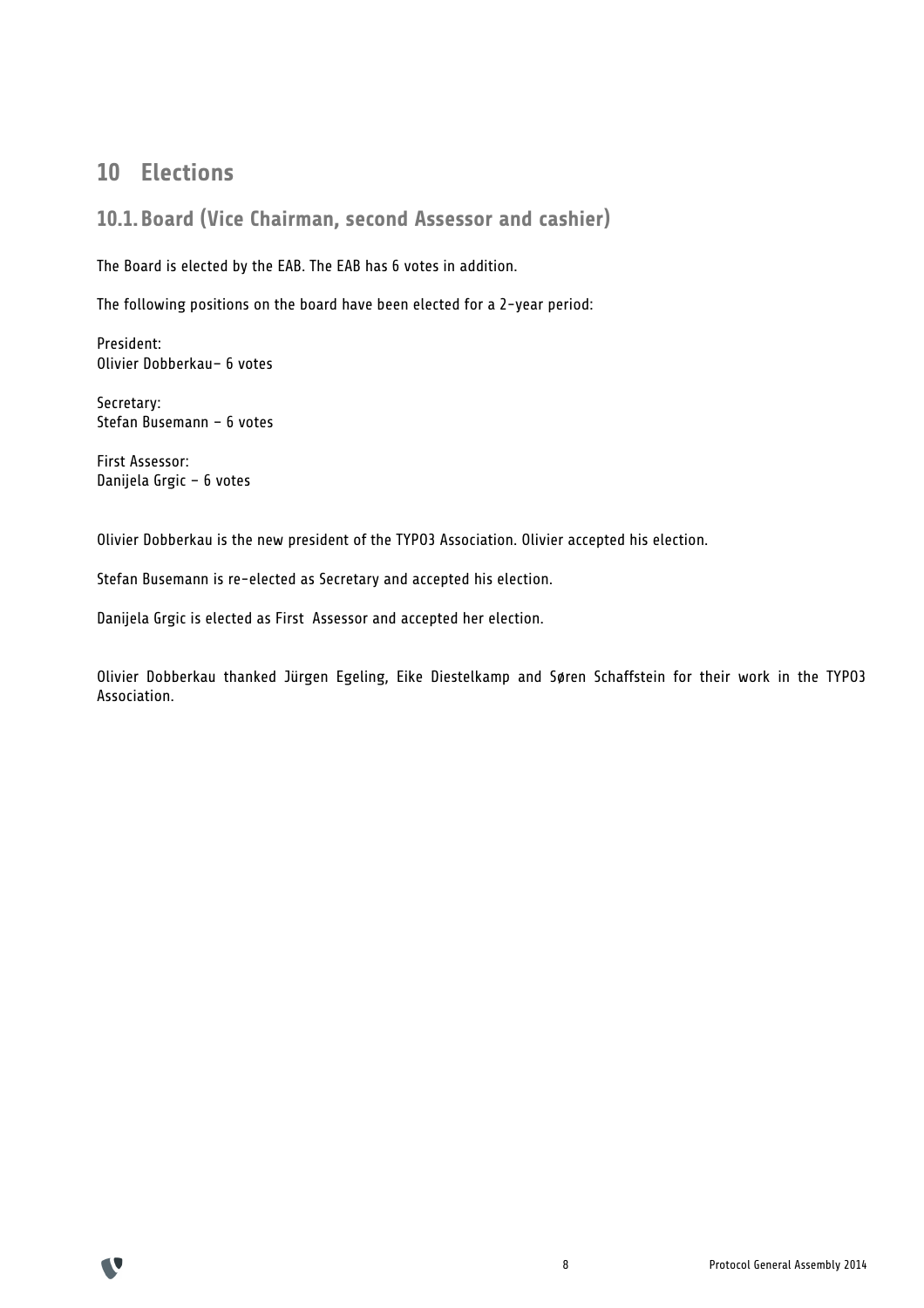**10.2.EAB**

Three of the six positions in the EAB are elected alternating each year. The online voting started on Sat, 18 Jan 2014 00:00:00 and ended Fri, 31 Jan 2014 23:59:00. 540 valid votes are counted. The General Assembly approves the online voting in unison.

Michael Stucki was re-elected until 2016 and accepted his election.

Dominik Stankowski and Martin Wiederkehr were elected until 2016 and accepted their elections.

### Votes (540 total votes):

| ıma | Name               |                                         |     |
|-----|--------------------|-----------------------------------------|-----|
|     | Michael Stucki     | http://about.me/michaelstucki           | 205 |
|     | Dominik Stankowski | http://www.web-essentials.asia/dominik/ | 122 |
|     | Martin Wiederkehr  | $\sim$                                  | 108 |
|     | Sven Ditz          | www.facebook.com/sven.ditz.sitegeist    | 105 |

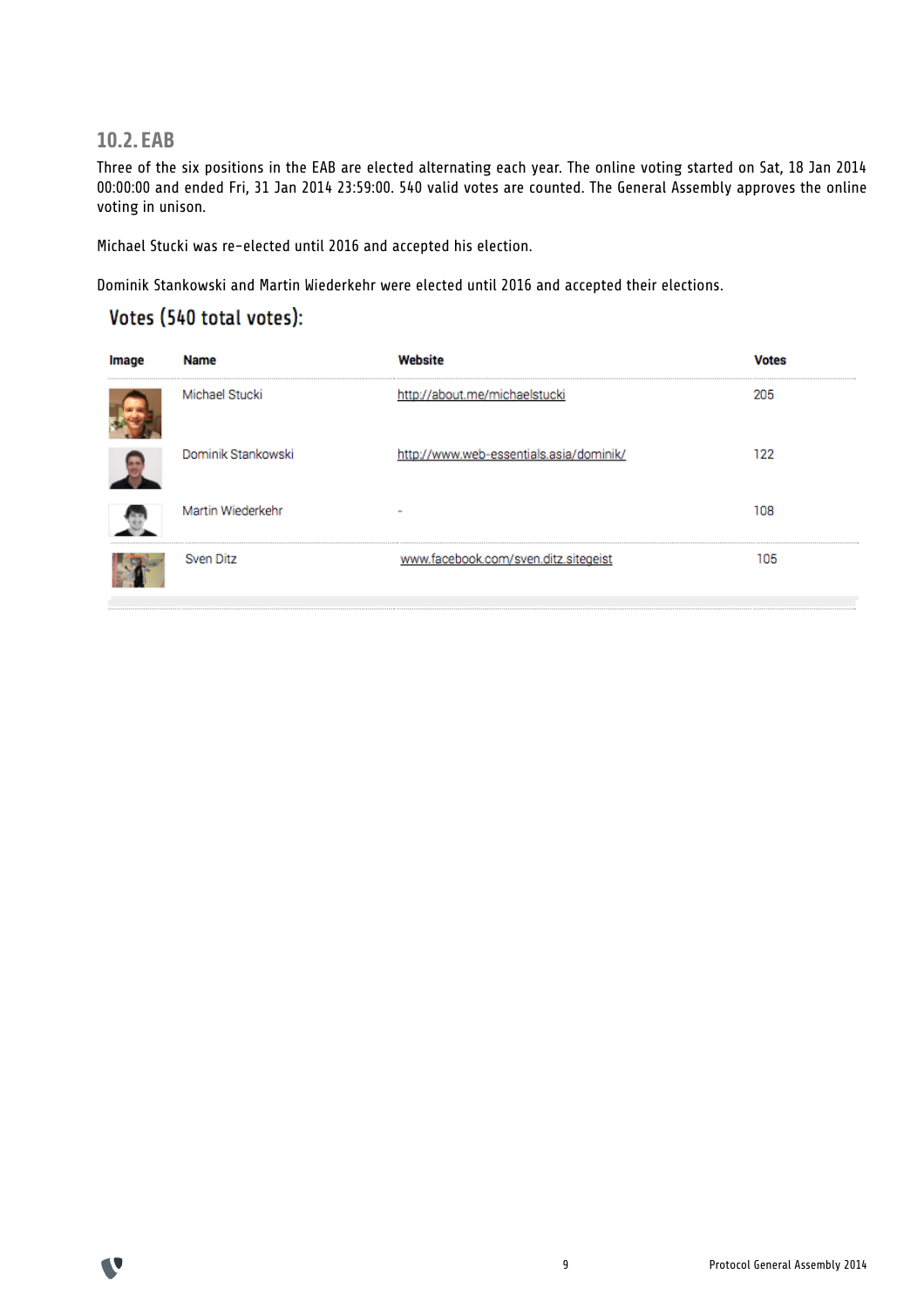#### **10.3.BCC**

Two of the four positions in the BCC are elected alternating each year. The online voting started on Sat, 18 Jan 2014 00:00:00 and ended Fri, 31 Jan 2014 23:59:00. 346 valid votes were counted. The General Assembly approves the online voting with two abstentions. Jochen Weiland was re-elected until 2015.

Marco Klawonn was elected until 2015.

## Votes (346 total votes):

| <b>Name</b>    |                                             |  |
|----------------|---------------------------------------------|--|
| Jochen Weiland |                                             |  |
| Marco Klawonn  | https://www.xing.com/profiles/Marco_Klawonn |  |

All voted persons accept their election.

#### **10.4.Accountants**

No changes this year.

The members approved the BDO as accountants in unison.

#### **10.5.Revisor**

The members approved and the board approved the Revisor in unison.

#### **10.6.Members of Commissions**

No changes this year.

## **11 Petitions**

No petitions this year.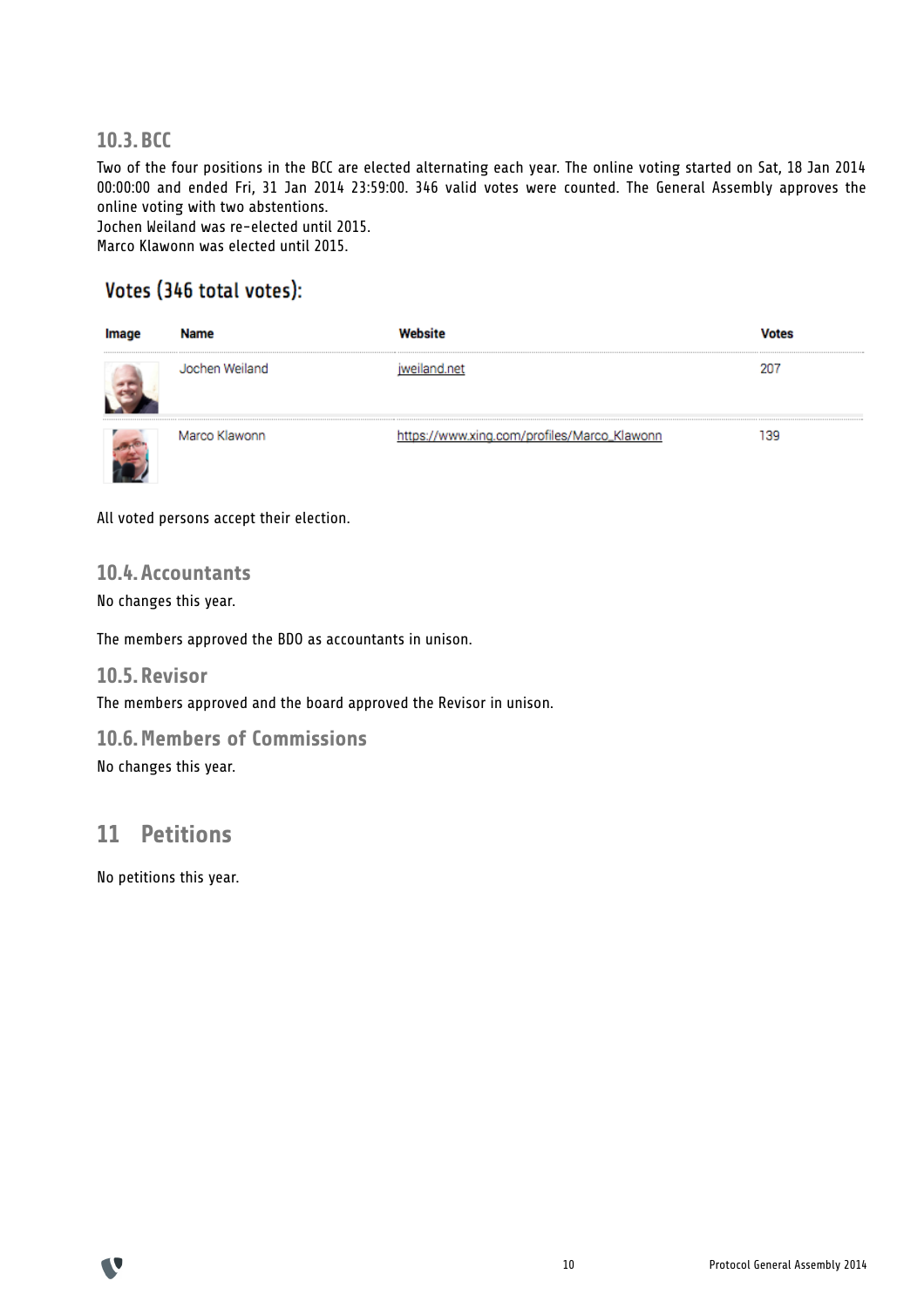# **12 Program of activities**

The Board planned to continue the strategy process that it started last year. The teams should get more support in their work. It is planned to create an application for the budget process, to make it easier and more transparent. Also all organizational aspects of our work should get streamlined with the help of the Executive Secretary.

The Board and the EAB are very proud, that we can present the executive secretary: Naike Beggiato

Education

- 2012 2014 MSc Business Administration Business Development and Promotion Lucerne University of Applied Sciences
- 2007 2010 BSc International Business and Administration Haaga-Helia University of Applied Sciences (Helsinki)

Languages

- Italian
- English
- **Spanish**
- German
- Finnish

Professional Experience

- 2013 2014 IBM Switzerland (Zurich) Software Group Marketing Support
- 2011 2013 Kuoni Destination Management (Zurich) Hotel Reservation Executive
- 2009 Italian Chamber of Commerce in Costa Rica (San Josè) Internship as Marketing and Project Assistant

More information about the task of the executive secretary can be found here: http://association.typo3.org/home/news/newsdetail/news/typo3\_association\_seeks\_executive\_secretary////ref/assoc/

In 2014, official events are planned:

- $\cdot$  T3DD: 19.06.2014 22.06.2014
- T3CON Europe: 08.10.2014 10.10.2014
- T3UNI France Date is not fixed yet

## **13 Appointment of Honorary Members**

No appointments this year.

**14 Complaints about administrative bodies, decisions on dismissing members of the board, or any ordinary member, or any application for membership**

No complaints.